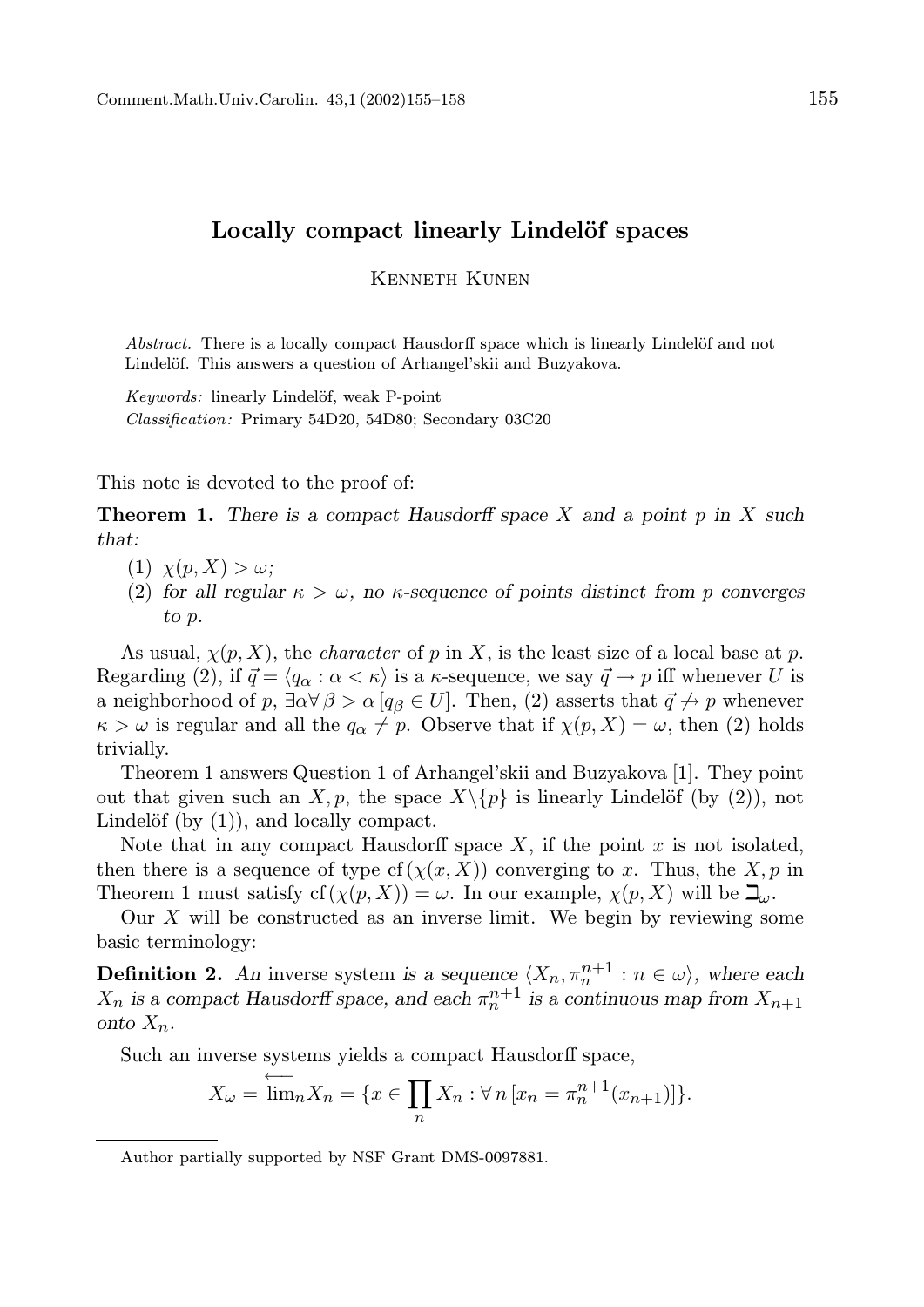## 156 K. Kunen

It also yields the obvious maps  $\pi_m^{\omega}: X_{\omega} \to X_m$  for  $m < \omega$  and  $\pi_m^n: X_n \to X_m$ for  $m \leq n \leq \omega$ .

**Lemma 3.** Suppose that  $\langle X_n, \pi_n^{n+1} : n \in \omega \rangle$ , is an inverse system and  $p = \langle p_n : n \rangle$  $n \in \omega$ )  $\in X = X_\omega$  satisfies:

- (A) each  $p_n$  is a weak  $P_{\square_n}$ -point in  $X_n$ ;
- (B) each  $\chi(p_n, X_n) \leq \beth_{n+1};$
- (C) each  $(\pi_0^n)^{-1} \{p_0\}$  is nowhere dense in  $X_n$ .

Then X, p satisfies Theorem 1 with  $\chi(p, X) = \beth_{\omega}$ .

As usual,  $y \in Y$  is a *weak*  $P_{\kappa}$ -point iff y is not in the closure of any subset of  $Y \setminus \{y\}$  of size less than  $\kappa$ , and y is a  $P_{\kappa}$ -point iff the intersection of fewer than  $\kappa$  neighborhoods of y is always a neighborhood of y. In a Hausdorff space, every  $P_{\kappa}$ -point is a weak  $P_{\kappa}$ -point, but note that in (A), the  $p_n$  cannot all be  $P_{\square_n}$ points, as that would contradict (C). Note that (C) cannot be omitted; it is easy to construct an example satisfying (A) and (B) where each  $X_n$  is a LOTS and each  $\pi_n^{n+1}$  collapses an interval around  $p_{n+1}$  to the point  $p_n$ ; then  $\chi(p, X) = \omega$ .

PROOF OF LEMMA 3: First, note that one local base at any  $x \in X$  consists of all the  $(\pi_n^{\omega})^{-1}(U)$  such that  $n \in \omega$  and U is an open neighborhood of  $x_n$  in  $X_n$ . It follows that:

- $(\alpha) \ \chi(p, X_{\omega}) \leq \sup_n \chi(p_n, X_n) = \beth_{\omega};$
- $(\beta)$   $(\pi_0^{\omega})^{-1}$ {p<sub>0</sub>} is nowhere dense in  $X_{\omega}$ .

Now, to verify (2) of Theorem 1, assume that  $\vec{q} = \langle q_\alpha : \alpha < \kappa \rangle \to p$ , where  $\kappa >$  $\omega$  is regular and all the  $q_{\alpha} \neq p$ . The definition of  $\vec{q} \to p$  implies that  $\kappa \leq \chi(p, X)$ , so fix m with  $\kappa < \mathbf{\Delta}_m$ . Now,  $q_\alpha \neq p$  implies that  $\pi_n^{\omega}(q_\alpha) \neq p_n = \pi_n^{\omega}(p)$  for some *n*, so we can fix  $n \ge m$  and an  $S \subseteq \kappa$  with  $|S| = \kappa$  and  $\pi_n^{\omega}(q_\alpha) \ne p_n$  for all  $\alpha \in S$ . But then  $p_n \in \text{cl}\left\{\pi_n^{\omega}(q_\alpha): \alpha \in S\right\}$ , contradicting (A).

In view of  $(\alpha)$ , to prove that  $\chi(p, X) = \mathbb{L}_{\omega}$ , it is sufficient to fix  $m < \omega$ and prove that  $\chi(p, X) \geq \mathbb{Z}_m$ . Suppose that B were a local base at p in X with  $|\mathcal{B}| < \beth_m$ . Let  $F = (\pi_m^{\omega})^{-1} \{p_m\}$ . By  $(\beta)$ , F is nowhere dense in X, so for each  $U \in \mathcal{B}$ , we can choose  $y_U \in U \backslash F$ . Then  $p \in cl\{y_U : U \in \mathcal{B}\}\)$ , so  $p_m = \pi_m^{\omega}(p) \in \text{cl}\{\pi_m^{\omega}(y_U) : U \in \mathcal{B}\},\$ contradicting (A).

We now need to find an inverse system satisfying the hypotheses of Lemma 3.  $X_n$  will be  $\beta \mathcal{L}_n$ . In general,  $\beta \kappa$  denotes the Cech compactification of a discrete  $\kappa$ ; equivalently,  $\beta \kappa$  is the space of ultrafilters on  $\kappa$ ; thus, the remainder,  $\kappa^* = \beta \kappa \backslash \kappa$ , is the space of non-principal ultrafilters on  $\kappa$ .

The  $p_n$  will be good ultrafilters. Following Keisler [5], an ultrafilter x on  $\kappa$ is good (i.e.,  $\kappa^+$ -good) iff given  $A_s \in x$  for  $s \in [\kappa]^{<\omega}$ , there are  $B_\alpha \in x$  for  $\alpha < \kappa$  such that  $\bigcap_{\alpha \in s} B_{\alpha} \subseteq A_s$  for all non-empty  $s \in [\kappa]^{<\omega}$ . For every infinite  $\kappa$ , there is a non-principal  $x \in \beta \kappa$  such that x is a good ultrafilter (Keisler [5] under GCH and Kunen [7] in ZFC; see also Chang and Keisler [3, Theorem 6.1.4]). The following folklore result about such ultrafilters is proved in [2] and [4]: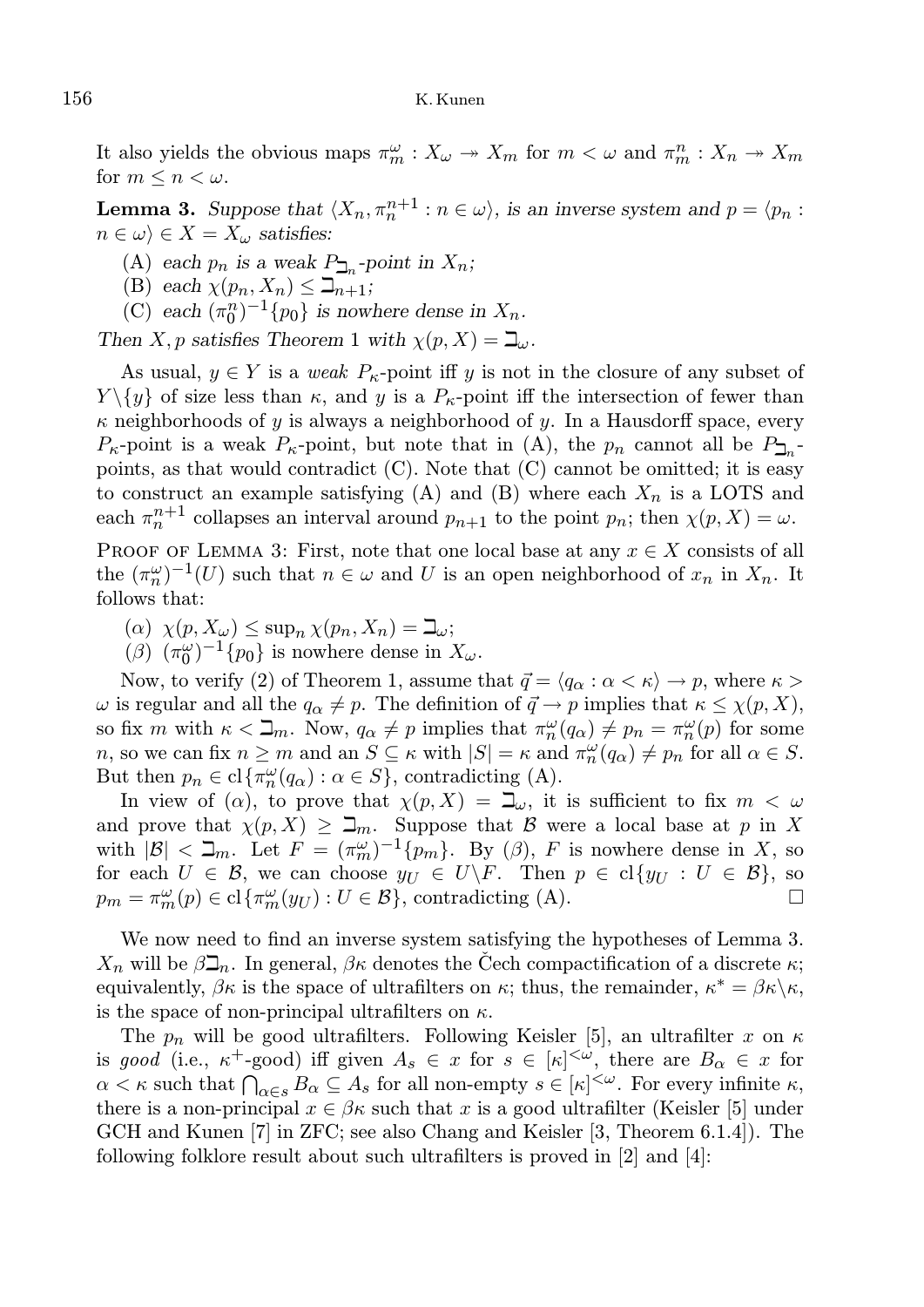**Lemma 4.** If x is a good ultrafilter on  $\kappa$ , then x is a weak  $P_{\kappa}$ -point in  $\beta \kappa$ .

Thus, fixing  $p_n \in \beta \mathcal{I}_n$  to be good will handle (A) of Lemma 3, but to get  $p = \langle p_n : n \in \omega \rangle$  to really define a point in  $X = X_{\omega}$ , we need to choose the  $\pi_n^{n+1}$ :  $\beta \mathfrak{D}_{n+1} \to \beta \mathfrak{D}_n$  such that each  $p_n = \pi_n^{n+1}(p_{n+1})$ . In fact,  $\pi_n^{n+1}$  will be  $\beta(\Pi_n^{n+1})$ , where  $\Pi_n^{n+1}$  :  $\beth_{n+1} \twoheadrightarrow \beth_n$ . Here, as usual, if  $f : P \to Q$ , where  $P, Q$ are Tychonov spaces, then  $\beta f : \beta P \to \beta Q$  denotes its Čech extension. In the special case of discrete P, Q, where  $x \in \beta P$  is an ultrafilter on P,  $(\beta f)(x) \in \beta Q$ is the induced measure,  $\{B \subseteq Q : f^{-1}(B) \in x\}$ . Now, showing that appropriate  $\Pi_n^{n+1}: \mathbb{Z}_{n+1} \to \mathbb{Z}_n$  can be chosen requires a digression:

**Definition 5.** An ultrafilter x on  $\kappa$  is regular iff there are  $E_{\alpha} \in x$  for  $\alpha < \kappa$  such that  $\bigcap_n E_{\alpha_n} = \emptyset$  whenever the  $\alpha_n$  (for  $n \in \omega$ ) are distinct.

Clearly, such  $x$  are countably incomplete. Moreover,

**Lemma 6.** If x is a countably incomplete good ultrafilter on  $\kappa$ , then x is regular.

This is Exercise 6.1.3 of [3]; a proof is contained in the proof of Lemma 2.1 of Keisler [6]. The proof of universality of regular ultrapowers ([3, Theorem 4.3.12]) is easily modified to produce:

**Lemma 7.** Suppose that  $\kappa \geq 2^{\lambda}$  and y is any ultrafilter on  $\lambda$ . Let x be a regular ultrafilter on κ. Then there is an  $f : \kappa \to \lambda$  such that  $(\beta f)(x) = y$ .

PROOF: Since  $\kappa \geq 2^{\lambda}$ , we may list the elements of y (possibly with repetitions) as  ${B_\alpha : \alpha < \kappa}$ . Let the  $E_\alpha \subseteq \kappa$  be as in Definition 5. Choose  $g : \kappa \to \lambda$  such that  $g(\xi)$  is some element of  $\bigcap \{B_\alpha : \xi \in E_\alpha\}$  (observe that this is a finite intersection). Then  $(\beta g)(x) = y$  because each  $g^{-1}(B_\alpha) \supseteq E_\alpha \in x$ . This g may fail to be onto, but we may now fix a set  $A \in x$  with  $|\kappa \backslash A| = \kappa$ , and choose  $f : \kappa \to \lambda$  such that  $f \upharpoonright A = q \upharpoonright A$ , so that  $(\beta f)(x) = (\beta q)(x) = y$ .

PROOF OF THEOREM 1: We obtain the situation of Lemma 3. Fix  $X_n = \beta \mathbb{Z}_n$ , and fix  $p_n \in \beta \mathcal{L}_n$  to be good and non-principal (and hence countably incomplete). Applying Lemmas 6 and 7, fix  $\Pi_n^{n+1}$  :  $\Box_{n+1} \to \Box_n$  so that setting  $\pi_n^{n+1} = \beta(\Pi_n^{n+1})$ yields  $p_n = \pi_n^{n+1}(p_{n+1})$ . Then (A) follows by Lemma 4, and (B) is clear, since there is a base for the space  $X_n$  of size  $2^{\square_n} = \square_{n+1}$ . Finally, (C) holds because  $(\pi_0^n)^{-1} \{p_0\} \subseteq (\mathcal{I}_n)^*$ , which is nowhere dense in  $\beta \mathcal{I}_n$ .

## **REFERENCES**

- [1] Arhangel'skii A.V., Buzyakova R.Z., Convergence in compacta and linear Lindelöfness, Comment. Math. Univ. Carolinae 39 (1998), 159–166.
- [2] Baker J., Kunen K., Limits in the uniform ultrafilters, Trans. Amer. Math. Soc. 353 (2001), 4083–4093.
- [3] Chang C.C., Keisler H.J., Model Theory, Third Edition, North-Holland, 1990.
- [4] Dow A., Good and OK ultrafilters, Trans. Amer. Math. Soc. 290 (1985), 145-160.